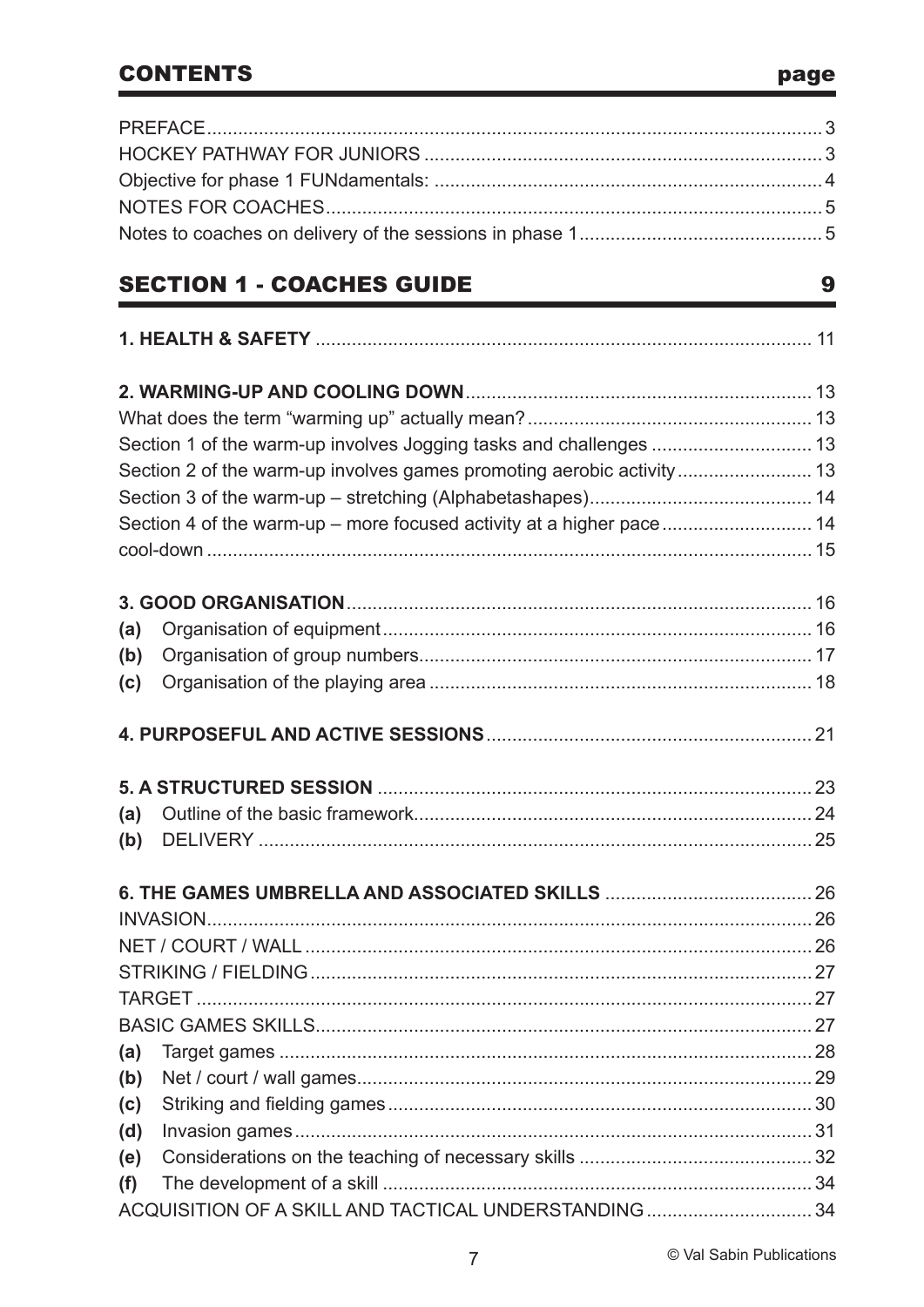### CONTENTS page

### SECTION 2 - PHASE FUNDAMENTALS DETAILED SESSION PLANS 47

| $F1-F30$ |  |
|----------|--|
|          |  |

## SECTION 3 - PHASE 1 FUNDAMENTALS ABBREVIATED SESSION PLANS 111

| <b>E1</b> | ا ۱۳۶۰ - ۱۳۰۰ - ۱۳۰۰ - ۱۳۰۰ - ۱۳۰۰ - ۱۳۰۰ - ۱۳۰۰ - ۱۳۰۰ - ۱۳۰۰ - ۱۳۰۰ - ۱۳۰۰ - ۱۳۰۰ - ۱۳۰۰ - ۱۳۰۰ - ۱۳۰۰ - ۱۳ |  |
|-----------|---------------------------------------------------------------------------------------------------------------|--|

## SECTION 4 - APPENDICES 143

| UNDERSTANDING THE IMPORTANCE OF WARMING-UP<br>(a)            |  |
|--------------------------------------------------------------|--|
|                                                              |  |
|                                                              |  |
|                                                              |  |
| (b) BEING ACTIVE AND ENGAGING IN A HEALTHY LIFESTYLE 149     |  |
|                                                              |  |
|                                                              |  |
|                                                              |  |
|                                                              |  |
|                                                              |  |
|                                                              |  |
|                                                              |  |
|                                                              |  |
| 4c - "GAMES DAYS" FUNDAMENTALS - SELECTION OF GAMES  179-192 |  |
|                                                              |  |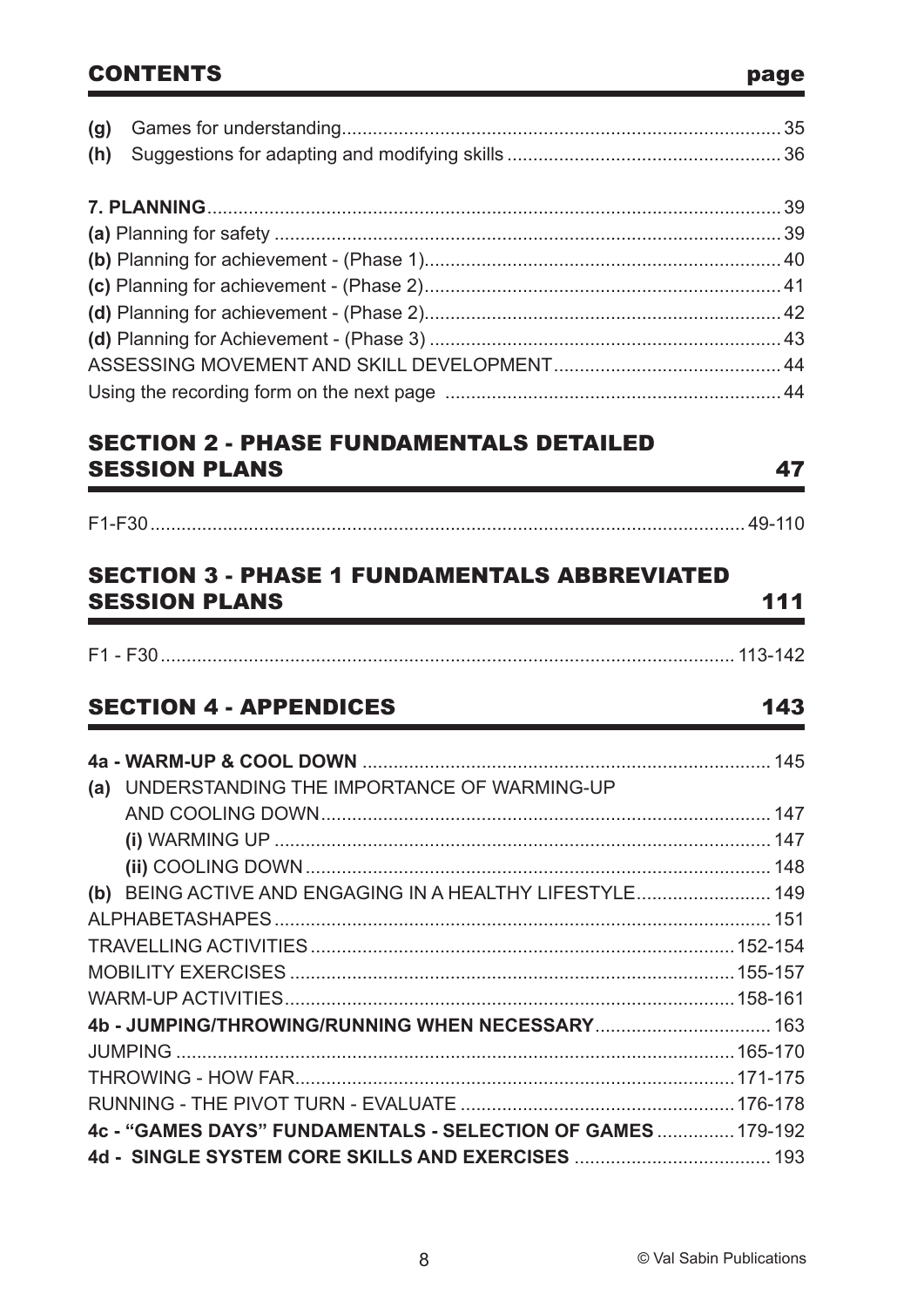## (c) Organisation of the playing area

**(i)** If children, particularly younger children are asked to roll / throw / hit a ball to a partner, they should be organised so they are all **sending the ball in the same alignment** - this will help to avoid confusion and chaos when balls are missed and increase the level of SAFETY.

*(With very young children, markers can be used to guide them where to stand as they have very little spatial awareness.)*



- **(ii)** Skittles, cones or markers can be used to identify divisions of the working areas.
- **(iii)** Once children have reached the stage of working in small groups it is very useful for organisational purposes to be able to separate them into smaller defined areas, i.e. **grids**.

*(N.B. Very young children will not recognise a grid which is just marked at the corners-they will need at least one more cone on each side of the grid so they can "see" the line.)*

- **(a)** Grids enable the coach to position him / herself where s/he can see all the children and give teaching points.
- **(b)** In those small areas a skill can be put under pressure or mini-game situations can be explored.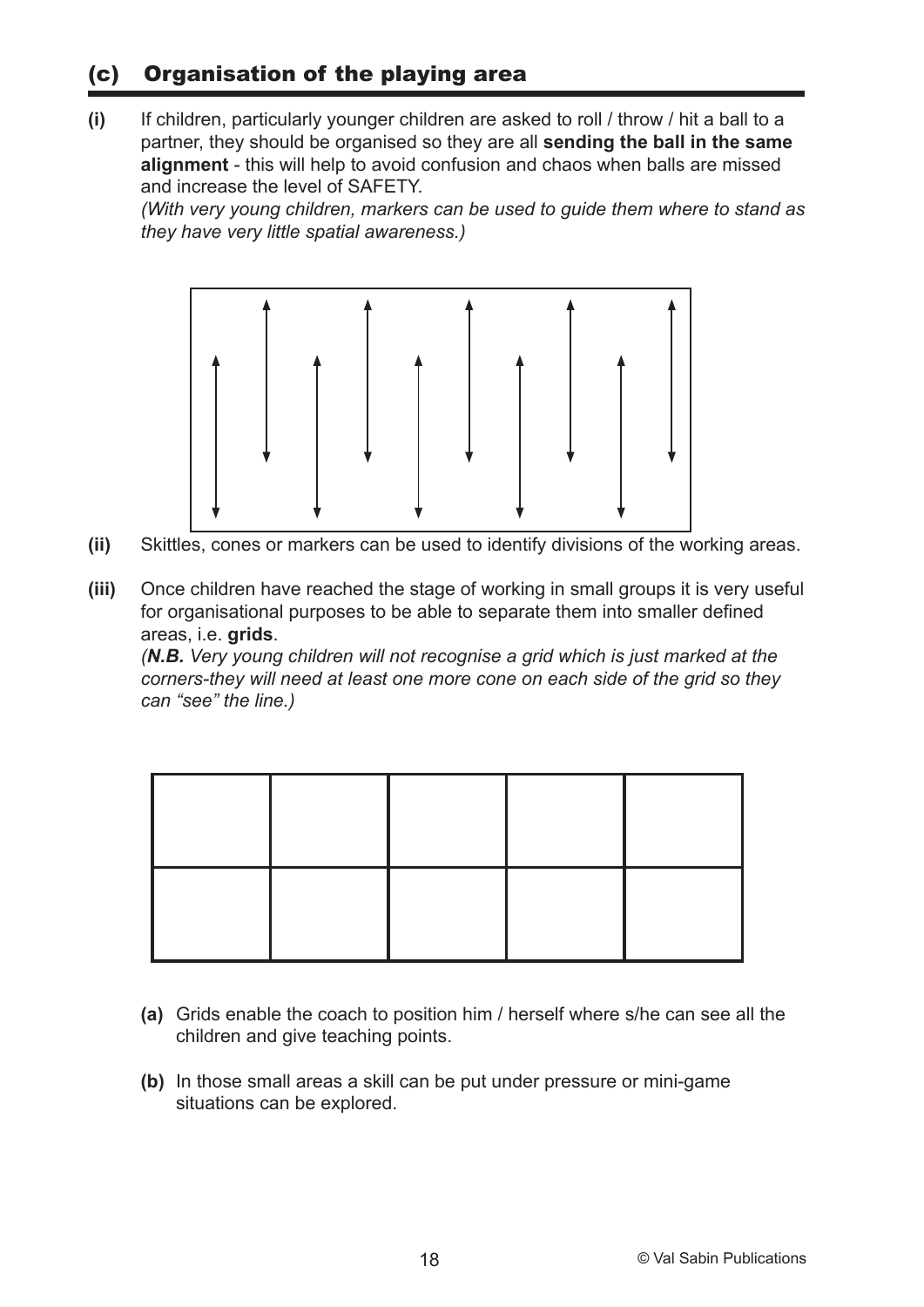- **(c)** Two or more of these small grids can be joined together to make an extended playing area once the basic principles have been understood.
- **(d)** The lines can be useful for a number of activities such as definite racing distances, aiming at objects on different lines etc.
- **(iv)** It is important to look at the markings that are already in existence on the pitch because the shooting circle or other sections marked out on the pitch can be utilised **as they are** for practices or easily **sub-divided** using cones. E.g. just by placing a line of cones straight down the centre of the length of the pitch you can immediately create **8 larger grids.**



**(v) N.B.** If you are playing overload or mini games in the grids make sure you use **alternate** ones as in the pattern below to minimise dangerous intrusions of the ball into another group's game.

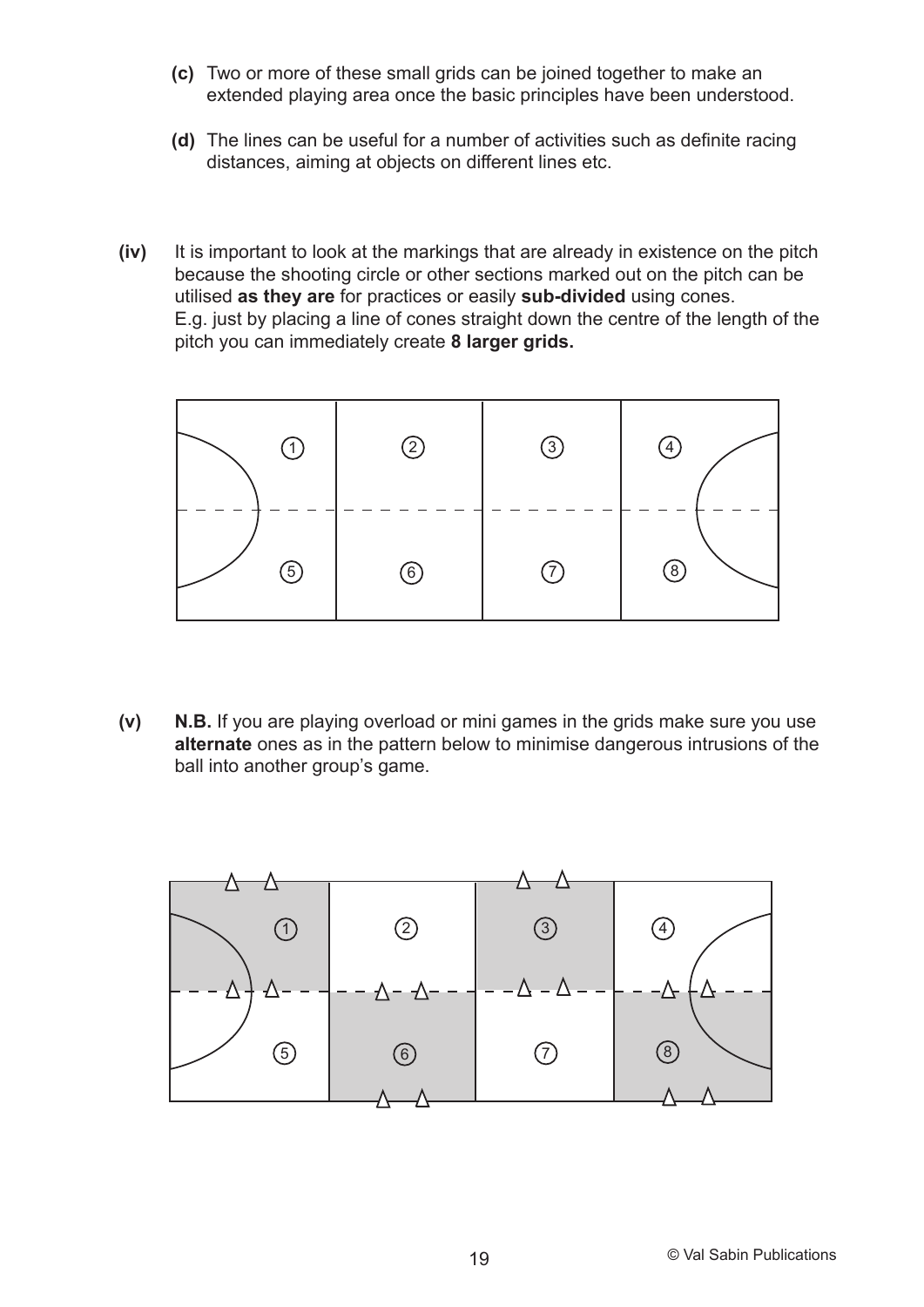## 6 THE GAMES UMBRELLA AND ASSOCIATED SKILLS



It is important for coaches to have a broad view of the "families" of games, because in Phases 1 and 2 in particular, children need to experience **fundamental** movement and sports skills.

There is a common core of skills which applies across all games and the teaching points and biomechanics of the movements are surprisingly similar. So to give our young children the best opportunity of performing well and playing a range of games which develop these skills, it is important for the coach to recognise and understand the connections.

Although there are always exceptions to the rules, the general descriptions of the four classifications of games are as follows:-

### INVASION

Usually played end to end attacking a "goal" or a line target. Essentially, one team **invades** the other team's space in order to score e.g. hockey, soccer, basketball, rugby, netball.

### NET / COURT / WALL

A game played within a designated area - usually across a net or above a line. Players play on their own area of the court *(e.g tennis, badminton, volleyball)* or on a shared court *(e.g. squash)*.

Teams strike alternately *(exception - volleyball)*.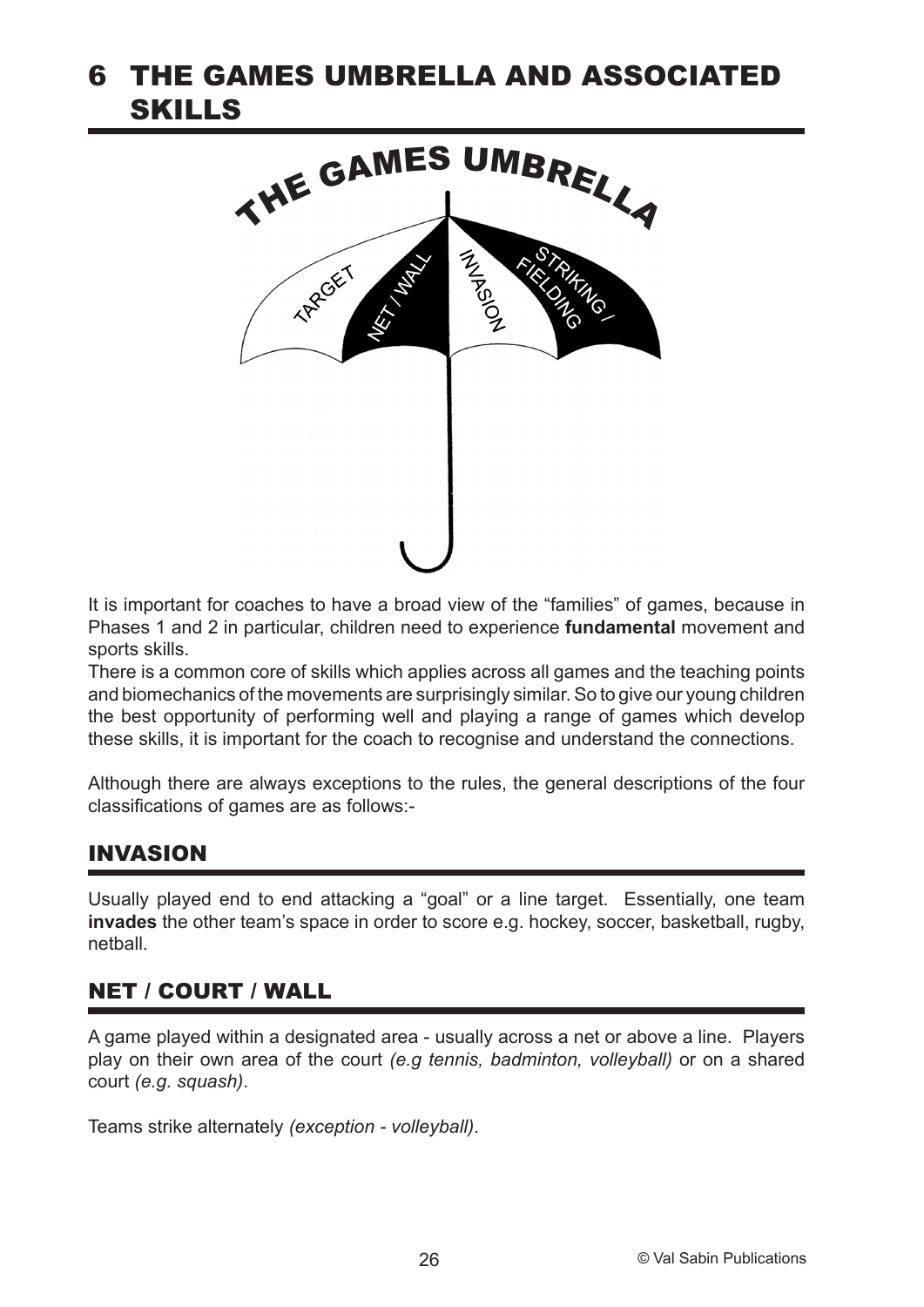

# **HOCKEY Fundamentals**

### **VARM-UP**





area. How many of the following can you see? **(c)** birds **(d)** people?

- **(iii)** on a signal STOP *(remind and praise children for stopping in the correct position – as in session 1 and teach the pivot p176.)*
- **(iv)** Play traffic lights. Call out GREEN *(children run about the space fast)* Call out AMBER *(children walk quickly)* Call out RED *(children stop sharply in the correct position) (Call out the colours in any order and see if children can respond quickly and correctly.)*

**(v)** Spell out the word "AMBER" by drawing the letter "A" **very** large in the air with both hands together, then giant stride the shape of the letter 'A' very large on the floor. Repeat with each of the remaining letters "M", "B", "E", "R". *(Coach calls out the letters, one-at-a-time.)*

**FROST AND SKIP** *(tag game in a restricted area)* Three "taggers" *(or whatever number is appropriate)* are "frost". When tagged by "frost"; children "freeze" into a spiky shape. Anyone else being chased can "melt" the frozen children to rejoin the game. TAGGERS CAN **RUN** – everyone else **SKIPS** *(Chasers wear bibs, and games should only last about a minute before changing taggers. The winners are those who have the largest number of "frozen" children at the end of the game.)*

### B SKILL DEVELOPMENT – SEND / RECEIVE / CHANGE SPEED / COL-LECT AND DIRECT A BALL

**(i)** Collect a beanbag and practise all the different ways of making throwing and catching harder *(Reminders and demonstrations.)*



- **(a)** Try out different ways of carrying or gripping the bean bag as you move about *(show demonstrations of different ways of carrying/gripping combined with different ways of travelling. Try the ideas and recognise when the travel and carry go together well – e.g. holding in the hand and skipping; balance on head and slower, careful steps etc.)*
- **(b)** Hold the bean bag in one hand and run about the space at speed, *(bring knees up high and make arms work hard.)* Practise several times to get the action efficient – change hands with the bean bag.

#### **(ii) BEAN PICKING**



Jog/run about the playing space. Carry your bean bag in your hand. Dodge and weave so you don't bump into anyone. When the whistle blows **once**, bend down to put your bean bag on the floor and continue running. When the whistle blows **twice** pick up the nearest bean bag and continue running. *(Bring out the teaching points. Children will need to slow down slightly to put the bean bag down and to pick it up. This gives them more control of movements. Develops observation – i.e. looking for the ball amongst a sea of moving bodies!)*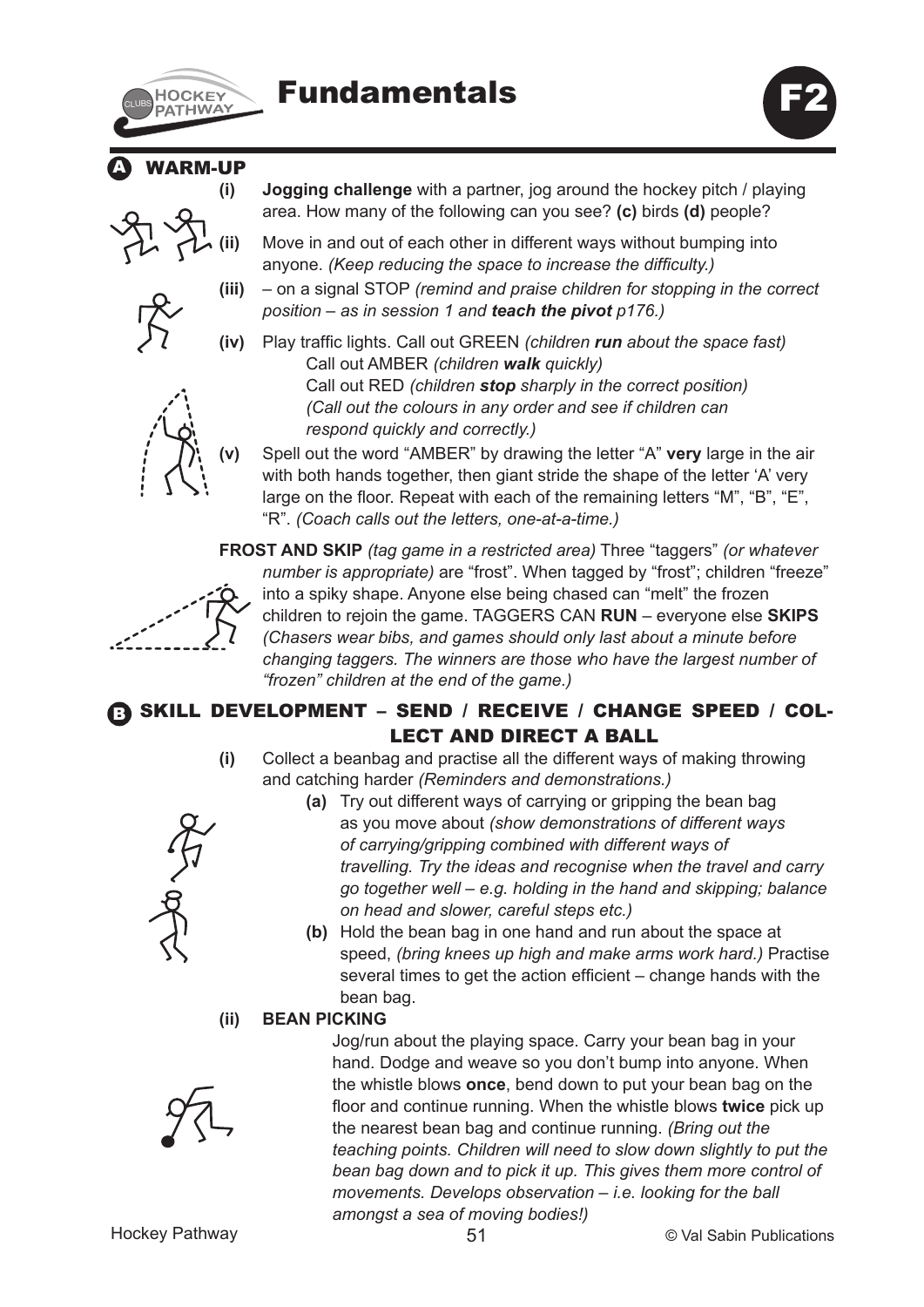

# **HOCKEY Fundamentals**



**WARM-UP** 

- **(i) Jogging and Jogging challenge.** Jog around the hockey pitch or the playing space in 2's. For each letter of the alphabet can you and your partner think of a **fruit or vegetable** e.g. a – apple, b-broad bean etc.
- **(ii)** Pick up a cone each and jog to place it in a space then jog in and out of the cones, touching each one you pass with **alternate** hands.
- **(iii)** Stand beside a marker and on a signal **bounce over and back** from 2 feet to 2 feet. How many jumps over or back in 10 seconds? Repeat and try to beat your own record.



 $\Box$   $\Box$ 

- **(iv) Up and down cones** *(Number each child 'one' or 'two'.)* Number 'ones' turn your cone **upside-down**. On a signal all the number 'ones' run and try to turn cones upside-down and number twos try to turn all the cones the **right way up**. When the signal to 'stop' is given, count the number of upside-down and right-way-up cones and see which 'team' has won! *(Repeat.)* Put the cones away.
- **(v)** As the coach calls out a letter, children show how they interpret the letter with their bodies. *(Choose a word like 'HOCKEY' or 'WARM-UP' and ask if anybody can identify the word at the end :- Make sure children hold each letter for approximately 3 secs.)*
- **(vi) Stuck in the mud high** *(Tag game in a restricted area.)* Two, three or four catchers wearing bibs/bands. The catchers attempt to 'tag' all free runners. When runners are caught, they stand with one arm and hand stretched high above their heads. They can be released by a free runner reaching up to touch the high hand. *(Safety Point – right hand up and released by right hand! To avoid collisions. Change the taggers regularly after about 1-1½ minutes and give plenty of children the opportunity to be a "tagger".)*

### B SKILL DEVELOPMENT – DIFFERENT WAYS OF TRAVELLING ON FEET AND CONTROLLING THE BALL

- **(i)** Respond to the coach who calls out different ways of travelling *(e.g. walk, skip, gallop, creep, jog, hop, giant strides etc.)*
- 
- **(ii)** Stand side-by-side with a partner and **giant-stride**, matching. Can you make the giant strides into leaps and still match each other? *(Teaching Points – push hard from the floor – stretch legs forward and back – swing arms to help.)* p168
	- **(a)** Can you join **3 leaps** together without a pause? *(Safety Point: make sure everyone is leaping in alignment to avoid collisions.)*
	- **(b)** Can you join **5 leaps** together without a pause?
- **(iii)** Collect a large ball each and practise throwing and catching to yourself – how can you make it harder? *(Reminder of claps, turns, touch floor etc.)*
	- **(a)** Pass the ball **around your body** e.g. neck, shoulders, waist, legs etc. – keep it moving and pass it from hand to hand in these different ways as you move without dropping it.

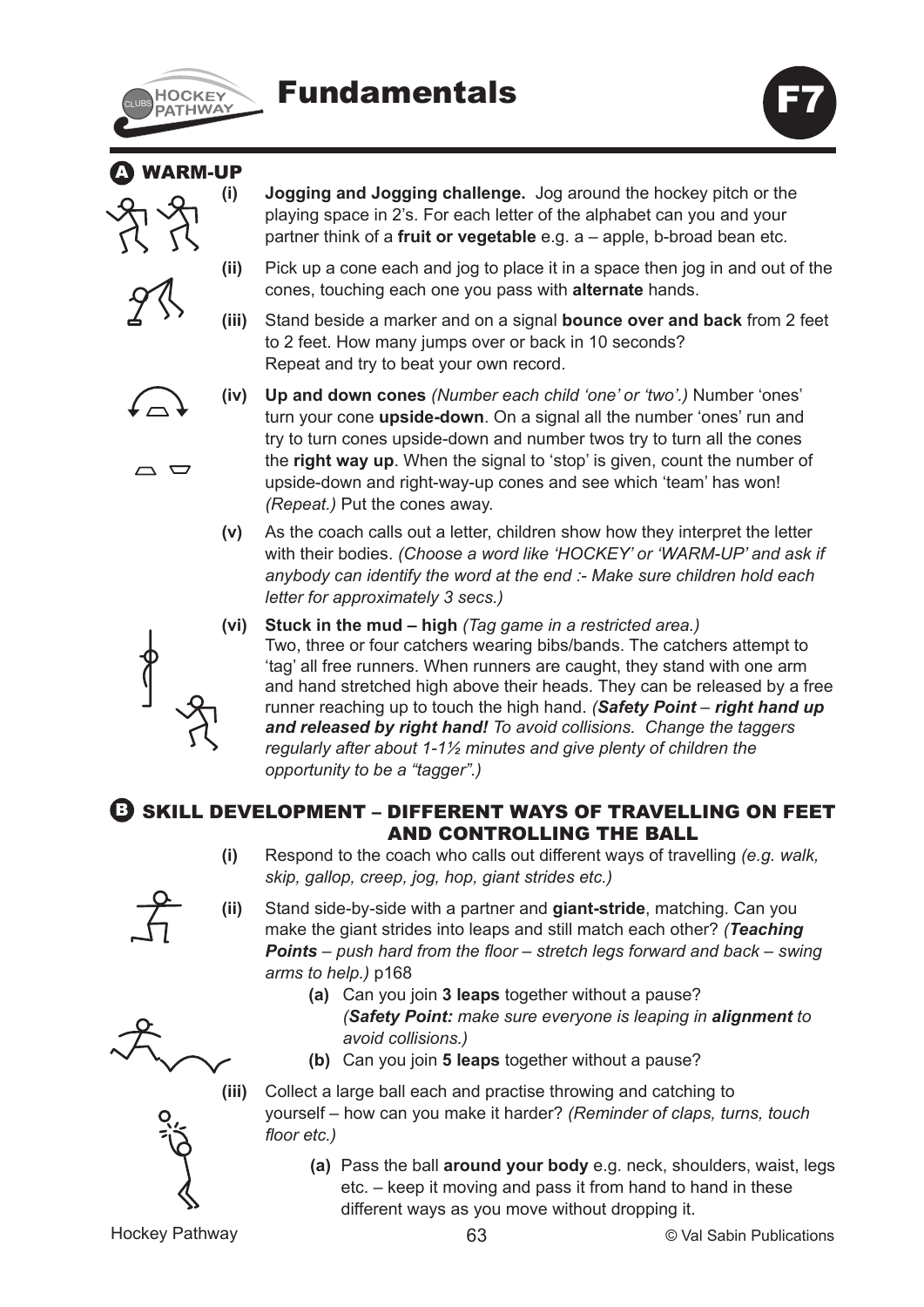



### WARM UP

- **(i) Jogging Challenge.** Jog around the playing space / hockey pitch with a partner and find out your partner's birthday, favourite food and favourite television programme. Keep jogging.
- **(ii) "Whistle Alert"** Respond to the different whistle signals:
	- (1) Short whistle = **STOP**
	- (2) Long whistle = **GO**
	- (3) Two short whistles = **change direction**

Play this game with instructions in any order. *(Remind them about the pivot and emphasise how changing direction is much quicker and more effective if you pivot and push hard off one foot)*

**(iii)** Take out a skipping rope and show how you can use it *(ideas could be feet together, feet apart; "spotty dog" with feet forward and back; hopping; backwards etc. Look at some ideas and try them.)*

**(iv)** "Copy Cat" Copy the coach who makes shapes for the word "C" "O" "P" "Y". *(Can children identify which letters you are doing with them?)*

#### **(v) STUCK IN-THE-MUD-HI 5'S** *(Tag game in a restricted area.)*

Appropriate number of chasers for the size of group. When "tagged" children stand still with their **right hand** high above their heads and may be released by any other "free children stretching to touch the raised right hand **with their own right hand**. *(This is a safety point to help prevent collisions. Games should last no longer than approximately 30 sec so everyone can have a turn at being a "chaser")*

### B SKILL DEVELOPMENT - TRAVEL WITH....AND SEND ON THE MOVE

**(i)** Take out a hockey stick and ball each and **practise dribbling**. *(…. how to stop the ball efficiently, then practise "dribble and stop" several times.)* Play "whistle alert" with a stick and ball.



**(ii)** Stand with a partner and **follow my leader, dribbling**. Turn and change the leader when the coach calls "CHANGE". *(This will emphasise the efficiency of the pivot to change direction.)*

**(iii)** Put one ball away and practise passing and receiving the ball. Can you do it quickly as we did last session?

**(iv)** Stand further away from your partner. Dribble a little way forward and then push the ball to your partner – **turn and run back to** your starting place. Make this a continuous practice.

> **(a)** Remember when we were moving backwards in traffic policeman? Can you dribble forwards, send the ball to your partner, then **move backwards** to your original position. *(This means the child is having to keep their eye on the ball and look forwards in the game.)*

**(iv) (a)**





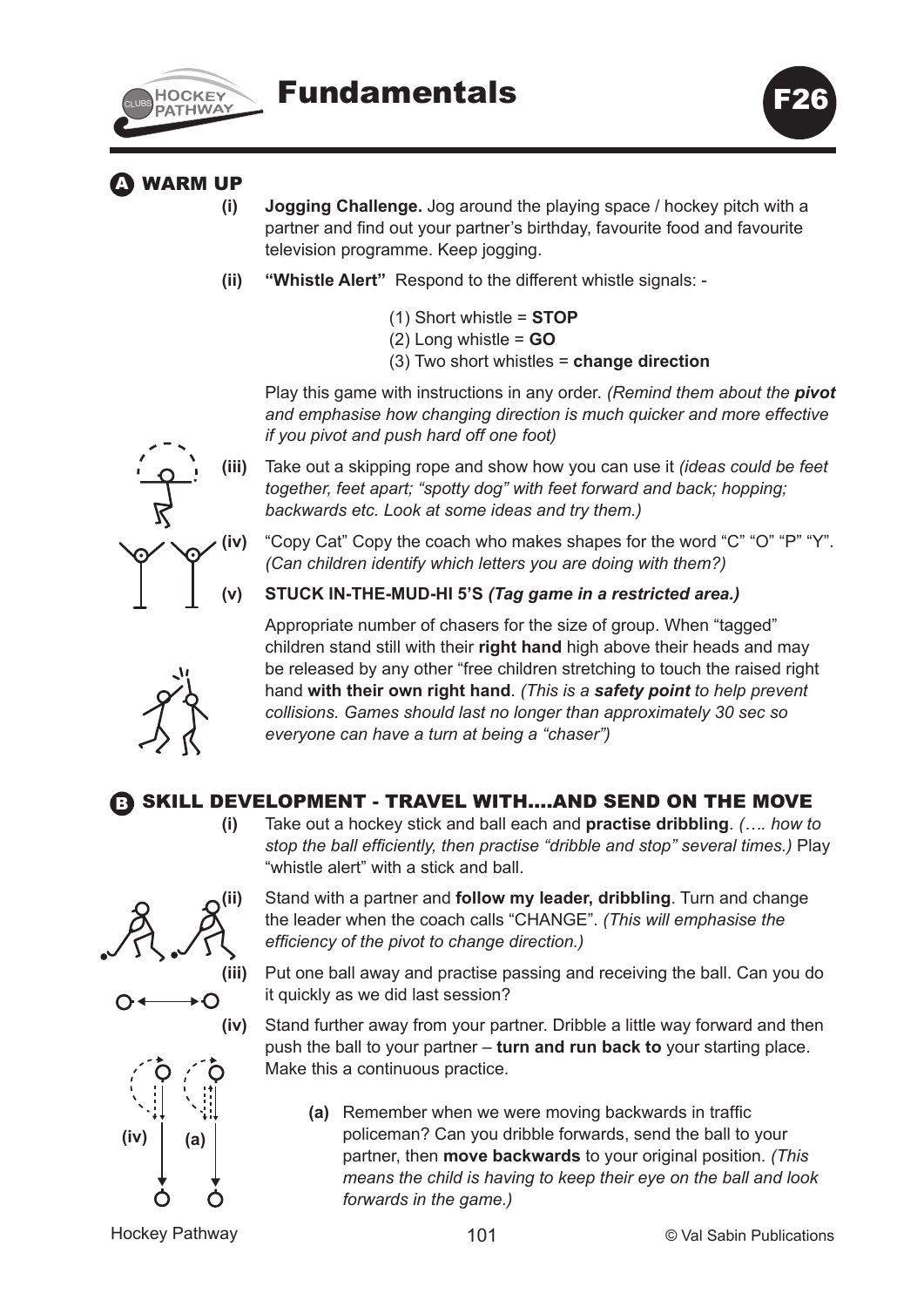

**(b)** For further challenge can you dribble forward and push the ball **to either side of your partner** so they have to move to receive the ball.

### **G** GAME ACTIVITY

**(i) TEAM DRIBBLE 'N PASS.** 2 pairs join together to make a group of four. Put one ball away and collect 2 cones.

A stands beside a cone facing B, C & D in a line opposite approximately 8 big paces away.

A passes the ball to B who dribbles it half way across the gap and then passes back to A. When B passes the ball he/she turns and runs to the back of the line. A passes to C etc. etc.

When B,C D have had 2 turns each – change the feeder.

- **(a)** When children are familiar with the structure can the "feeder" pass the ball **slightly to either side of the receiver** to make them move and collect the ball before dribbling and passing.
- **(ii) DRIBBLE 'N PASS COMPETITION**. Same set up, but all **four team members are in one line, the front one with the ball.** A dribbles the ball up to and around the cone and half-way back to them

push pass to B. This sequence is repeated for each team member. Once children are familiar with the sequence – how many times does a team member pass the end cone in 1 minute. Repeat and try to BYOR. *(Teach/ reinforce nimble foot work and passing on the move.)*

### **D CONCLUDING ACTIVITY**



**(i)** Stand in a space – **jog** a few paces in one direction and back again. Repeat this in lots of different directions.

**(ii)** Stretch with the coach.



C D

Δ

A B C D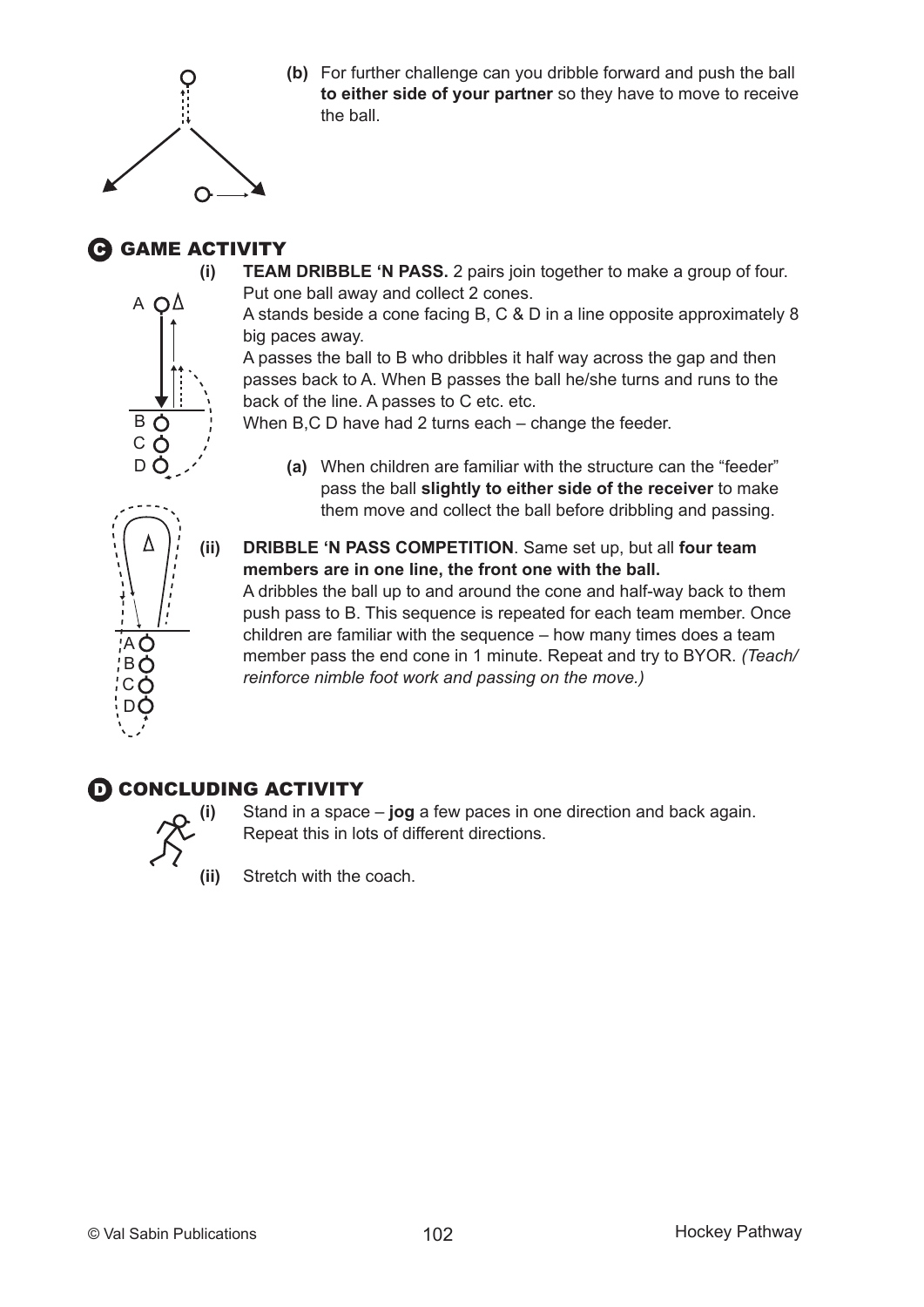# G GAME ACTIVITY - "RABBIT RELAY<br>Fairs Join T



## **(i) 2 PAIRS JOIN TOGETHER TO FORM 4'S. ONE**



**LARGE BALL AND 2 CONES PER TEAM**. Stand in a line behind one cone **facing** the other cone which is 10m away. Pass the ball over heads from front to back. **Back** one receives the ball-carries it and runs all round the second cone and joins the line at the **front** to continue the sequence. RACE or BYOR

- **(a)** Repeat the game but each 'runner' uses **hops and jump** to travel round the line and back. How many times does someone pass round the end cone in 1/1½ runs. Repeat and BYOR.
- **(ii) FAST FEET**. Collect a **hockey stick each and a small ball for each team.** No. 1 dribbles the ball to the cone, **stops it and leaves** it to run back and touch the hand of No. 2 who runs to **collect** the ball and dribble back to give it to No. 3....and so on...*(this could also be BYOR)*
- **(iii)** If children are dribbling efficiently each person dribbles the ball **completely round** to come back to hand on to the next one.

### D COOL DOWN

- **(i)** Put equipment away-**side-step** across the play space changing the leading shoulder **walk** back.
- **(ii)** Stretch high/bend low (x3)
- © Val Sabin Publications

### C GAME ACTIVITY - "THERE AND BACK"



**(i)** PICK UP A CONE EACH. TEAMS OF 4 WITH ONE BALL PER TEAM AND 4 CONES IN A LINE SET ABOUT



5M APART. From the start line No. 1 dribbles the ball round the **first cone** and back - repeated by the whole team. **Repeat** the dribble round the **2nd cone**, then to **3rd cone** and finally to **4th cone**. Any of these could be BYOR.

**(ii) WIGGLING THERE AND BACK. Without the ball**, first of all, weave in and out if the cones, round the end one and back again. Take it in turns to weave in and out of the cones **dribbling the ball with the stick** round the end cone and straight back down **one side** *(work it out so everyone comes back down the* **same side.** *Have lots of practice.)*

**(a)** This could go through much more quickly - **a ball each** and when No. 1 passes the 3rd cone, No. 2 starts, and so on.......

*(This course be made more challenging by re-arranging the cones)*

## D COOL DOWN

Side step for 10 steps - stand on one leg for 10 seconds - keep repeating with alternate shoulders leading and standing on alternate legs. On a signal from the coach, walk about. Spell the word "COOL" with with your body making the shapes of the letters.

© Val Sabin Publications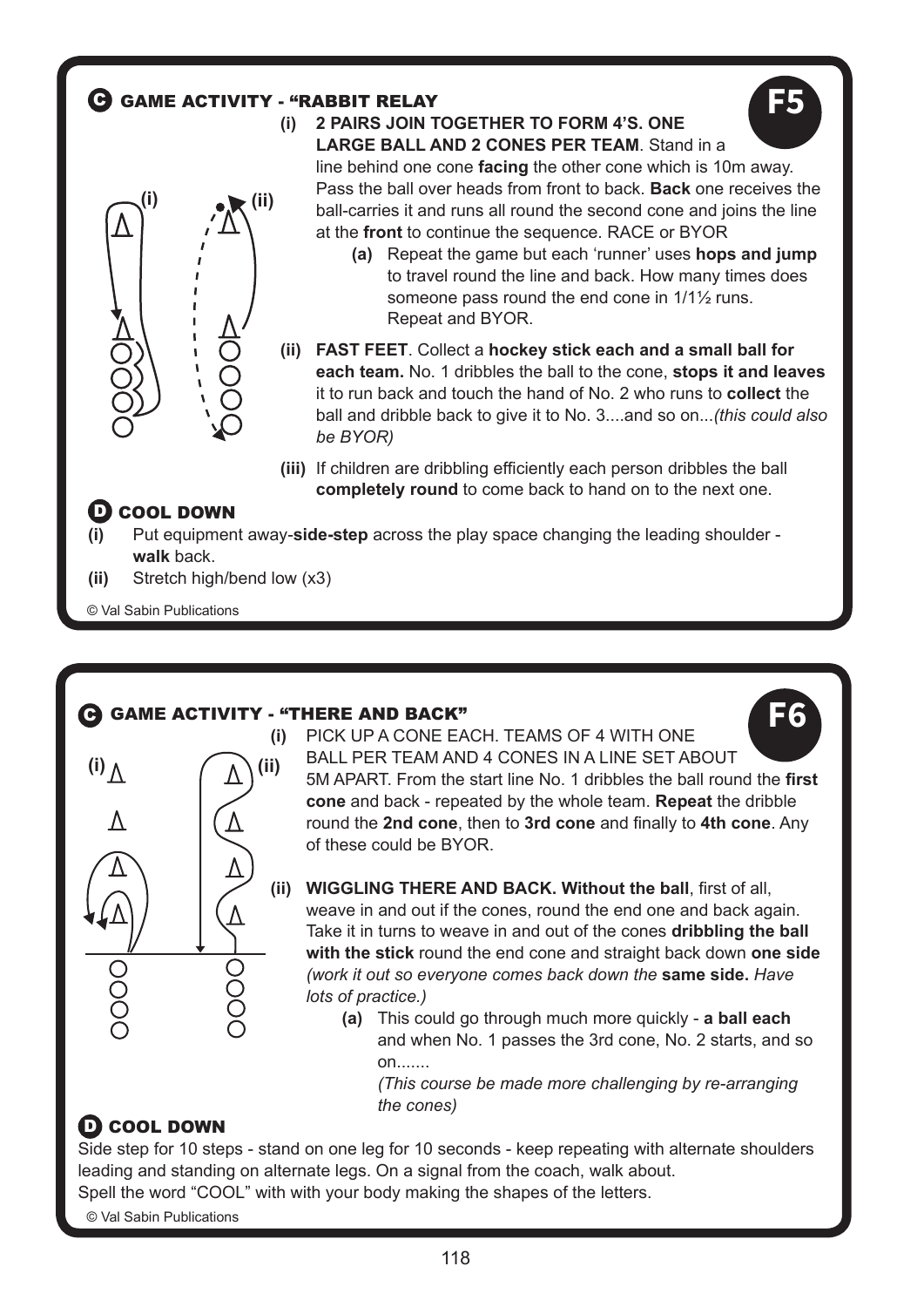### **GAME ACTIVITY "STRAIGHT & DIAGONAL"**









**(ii) END TO END SCORING** – re arrange your cones to make 2 goals 4 big paces wide and 8 big paces away form each other. Each player stand in their goal mouth and try to score past each other. You can dribble or move the half way to the ….no tackling!

### D COOL DOWN

FML with the front one holding the ball. How can you pass the ball and change the leader – keep running

© Val Sabin Publications

### **GAME ACTIVITY**





**F22 (i) COMPASS GAME** In 2's SET UP A 5-6M SQUARE OF CONES. "A" puts his/her stick to one side and rolls the ball to "B" at cone 1. "B" receives with his/.her stick and passes back before running to cone 2. Repeat round all the cones then the opposite direction before changing roles.

- **(ii)** Pick up the other stick so both have sticks and repeat the practice. "A" pushes the ball to B who receives it controls it and send it back etc.
- **(iii)** Same game with 2 hockey sticks and a ball but this time, as soon as "B" receives the ball at cone 1 he/she passes back to the centre and runs to cone 2. As soon as "A" receives the ball, he/she passes immediately to cone 2 as B is running towards it. B receives the ball on the move, passes and moves on again. *(It is easier to go anti-clockwise first!)*
- **(iv) STRAIGHT AND DIAGONAL** as from last session PASS THE BALL ALONG THE SIDE OF THE SQUARE AND THEN RUN DIAGONALLY ACROSS THE SQUARE TO THE OPPOSITE CONE *(Let children practise, then do a BYOR – how many passes do you make in 30 seconds?)*

## D COOL DOWN

Jog to write your name very large with your feet. Repeat, but walking

© Val Sabin Publications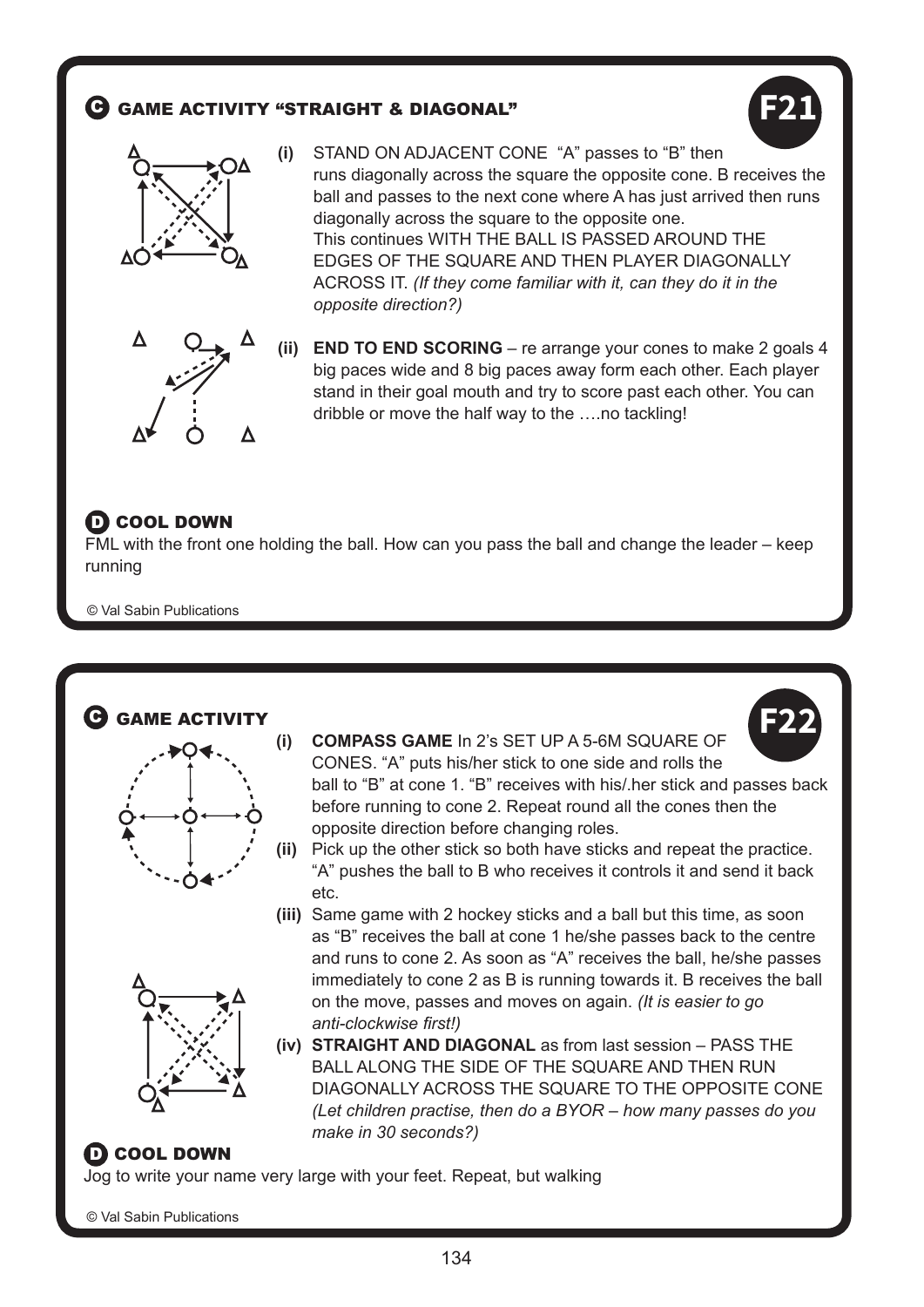

## 1 FOOT TO THE OTHER FOOT JUMP (LEAP) SKILL

### TEACHING POINTS

- Push hard from the take off leg swing arms vigorously.
- Swing the other leg through strongly.
- Reach as far as possible with the front leg.
- Move through the air in a stretched-out shape.
- Land the lead foot and 'give' in the ankle, kneel and hip joint to prevent "jarring".
- Pull the back foot through to land in front of the 1st foot.
- Keep head up look forward.



## CHALLENGE

- **(i)** Can you do **3** leaps without a pause. How far do the leaps take you?
- **(ii)** Can you do **5** leaps without a pause. How far do the leaps take you?

N.B. With continuous leaps, as the firm foot lands and pushes off again the following leg swings through vigorously to aid the take-off

© Val Sabin Publications

B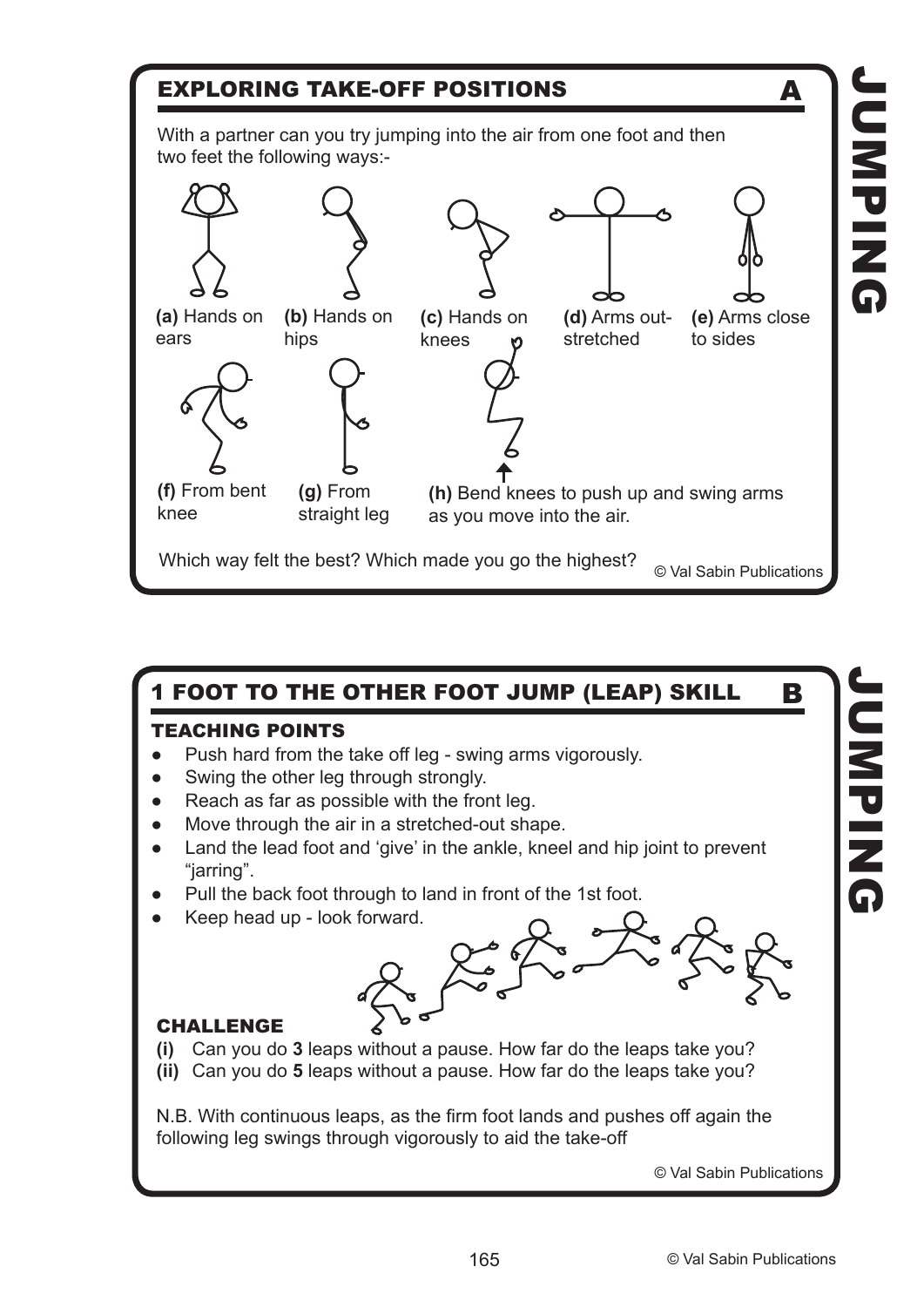### TRIANGLE MOVE



Groups of 4. 3 cones arranged in a triangle with one child at each cone and a second child at one of the cone. One stick each and one ball to each group.

**(i)** The ball is with the front one of the two. No. 1 pushes the ball to No. 2 and **runs straight after it**. No. 2 receive the ball then **pushes** it to No. 3 and runs straight after it. No. 3 receives the ball and pushes to No. 4 etc. …….*(do this clockwise).*

**(ii)** When children are confident, can they start again and make the movement **anti-clockwise.**

How many passes can they make in 30 seconds? Repeat, and can you beat your own record?

**(iii)** Make the triangle bigger and dribble half way to the next cone before passing the ball. © Val Sabin Publications

### KEEP BALL



**(i) "KEEP BALL"** Groups of 4 and 3 cones arranged in a triangle with 8-10m sides. 3 children stand just inside each of the three cones and the fourth child stands in the middle of the triangle. The three **roll** a ball to each other in any order and the centre child tries to intercept. 6 turns then change the centre person. Every time the centre child intercepts, they score a point. KEEP THE SCORE!!

**(ii)** Can you play it with hockey sticks and a hockey ball? Do you need to change the side of the triangle to be more successful?

© Val Sabin Publications

25

26

27

### COMPASS GAME



4 cones in an 8m square and a medium/large ball to each pair. **(i) COMPASS GAME 1.** Using the **chest pass** play the "COMPASS GAME" No. 1 stands in the middle with the ball and throws to No. 2 at one cone who throws back and runs to the **next cone** to receive the next throw, then to the 3rd cone and finally to the last cone. Then repeat in the **opposite direction.** Change the centre person after moving **clockwise**, then **anticlockwise**. *(These cones can be named points of the compass to make it more interesting. N.S.E.W)*

**(ii)** Collect a hockey stick and ball to each pair - put the large ball away. Can you play the game with the centre person **(a)** rolling the ball to B at a cone who controls it, then pushes it back to the centre before moving to the next cone to receive the ball. Complete the game going clockwise, then anti-clockwise before changing over role.